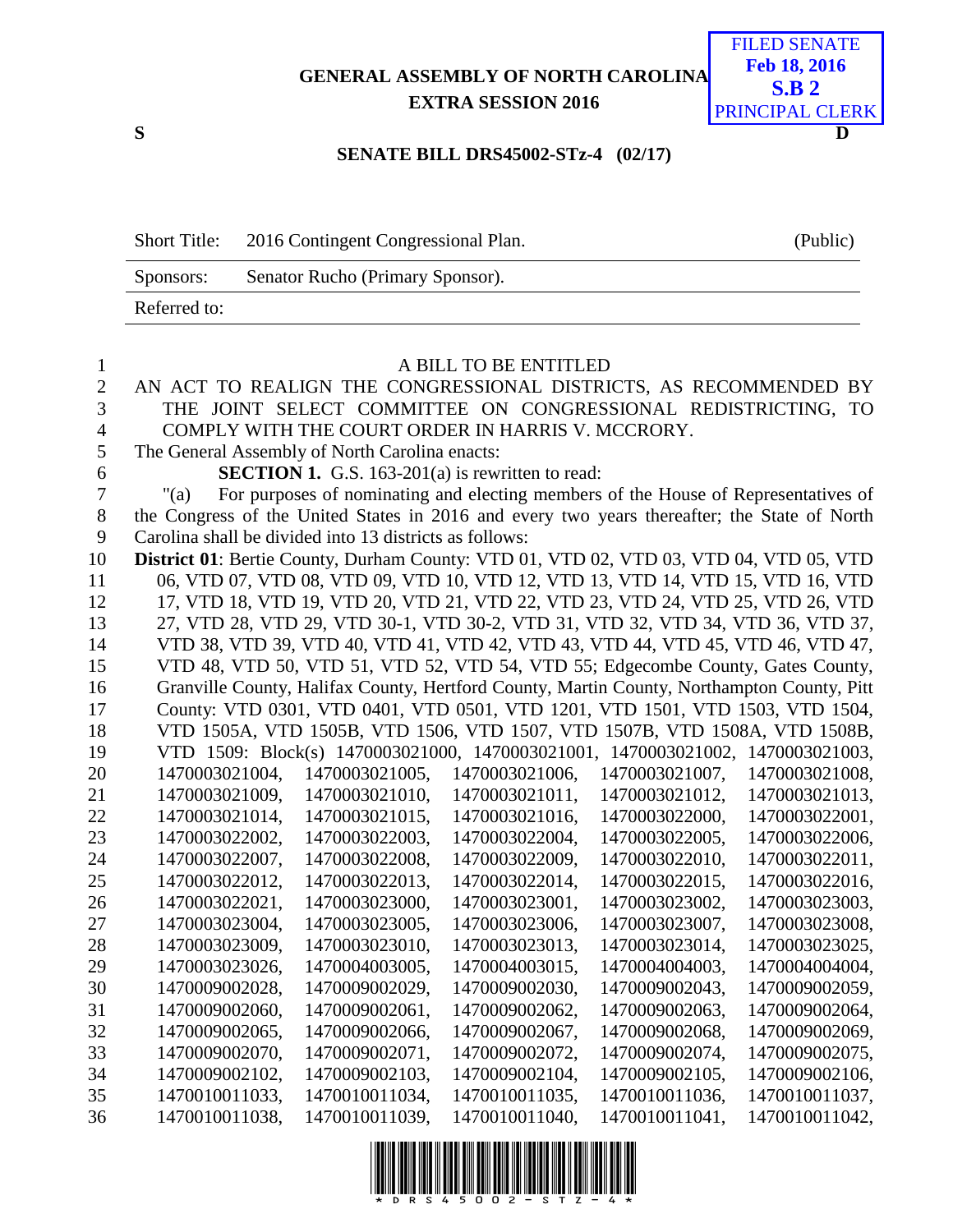| 1        | 1470010011043, 1470010011044, 1470010011045, 1470010011046, 1470010011047,                                                                   |
|----------|----------------------------------------------------------------------------------------------------------------------------------------------|
| 2        | 1470010011048, 1470010011049, 1470010011050; VTD 1512A, VTD 1512B; Vance County,                                                             |
| 3        | Warren County, Washington County, Wilson County: VTD PRGA, VTD PRSA, VTD PRST,                                                               |
| 4        | VTD PRTA: Block(s) 1950014001025, 1950014001033, 1950014001042, 1950014001043,                                                               |
| 5        | 1950014001045, 1950014001046, 1950014001047, 1950014001048, 1950014001051,                                                                   |
| 6        | 1950014001054, 1950014001055, 1950014001056, 1950014001057, 1950014001059; VTD                                                               |
| 7        | PRTO, VTD PRWA, VTD PRWB, VTD PRWC, VTD PRWD, VTD PRWE, VTD PRWH,                                                                            |
| 8        | VTD PRWI, VTD PRWJ, VTD PRWK, VTD PRWL, VTD PRWM, VTD PRWN, VTD                                                                              |
| 9        | PRWP, VTD PRWQ, VTD PRWR.                                                                                                                    |
| 10       | District 02: Franklin County, Harnett County, Johnston County: VTD PR05, VTD PR09, VTD                                                       |
| 11       | PR10, VTD PR11A, VTD PR11B, VTD PR12, VTD PR19, VTD PR20, VTD PR21, VTD                                                                      |
| 12       | PR24, VTD PR25, VTD PR26: Block(s) 1010406001016, 1010408001000, 1010408001001,                                                              |
| 13       | 1010408001002, 1010408001017, 1010408001018; VTD PR27, VTD PR28, VTD PR29A,                                                                  |
| 14       | VTD PR29B, VTD PR30, VTD PR31A, VTD PR31B, VTD PR32, VTD PR34; Nash County,                                                                  |
| 15       | Wake County: VTD 01-42, VTD 01-47, VTD 02-01, VTD 02-02, VTD 02-03, VTD 02-04,                                                               |
| 16       | VTD 02-05, VTD 02-06, VTD 03-00, VTD 04-07, VTD 06-01, VTD 06-04, VTD 06-05, VTD                                                             |
| 17       | 06-06, VTD 06-07, VTD 08-04, VTD 08-07, VTD 08-08, VTD 09-01, VTD 09-02, VTD                                                                 |
| 18       | 09-03, VTD 10-01, VTD 10-02, VTD 10-03, VTD 10-04, VTD 12-01, VTD 12-02, VTD                                                                 |
| 19       | 12-04, VTD 12-05, VTD 12-06, VTD 12-07, VTD 12-08, VTD 12-09, VTD 13-10, VTD                                                                 |
| 20       | 13-11, VTD 14-01, VTD 14-02, VTD 15-01, VTD 15-02, VTD 15-03, VTD 15-04, VTD                                                                 |
| 21       | 16-01, VTD 16-05: Block(s)<br>1830528021000,<br>1830528021001,<br>1830528021002,                                                             |
| 22       | 1830528021003,<br>1830528021004,<br>1830528021005,<br>1830528021006,<br>1830528021007,                                                       |
| 23       | 1830528021008,<br>1830528021009,<br>1830528021010,<br>1830528021011,<br>1830528021012,                                                       |
| 24       | 1830528021013,<br>1830528021014,<br>1830528021017,<br>1830528021015,<br>1830528021016,                                                       |
| 25       | 1830528021018,<br>1830528021019,<br>1830528021021,<br>1830528021022,<br>1830528021023,                                                       |
| 26       | 1830528021024,<br>1830528021025,<br>1830528021026,<br>1830528021027,<br>1830528021028,                                                       |
| 27       | 1830528021029,<br>1830528021030,<br>1830528021032,<br>1830528023006,<br>1830528023007,                                                       |
| 28       | 1830528023008,<br>1830528023009,<br>1830528023010,<br>1830528023011,<br>1830528023012,                                                       |
| 29       | 1830528023014,<br>1830528023015,<br>1830528023016,<br>1830528023017,<br>1830528023018,                                                       |
| 30       | 1830528023019,<br>1830528023020,<br>1830528023021,<br>1830528024008,<br>1830528024010,                                                       |
| 31       | 1830528024012,<br>1830528024014,<br>1830528024017,<br>1830528024018,<br>1830528024019,                                                       |
| 32       | 1830528024021,<br>1830530093000,<br>1830530093001,<br>1830530093002.<br>1830530093003.                                                       |
| 33       | 1830530093006,<br>1830530093004,<br>1830530093005,<br>1830530093007,<br>1830530093008,                                                       |
| 34       | 1830530093009,<br>1830530093010,<br>1830530093011,<br>1830530093012,<br>1830530093013,                                                       |
| 35       | 1830530093014,<br>1830530093015,<br>1830530093016,<br>1830530093017,<br>1830530093018,                                                       |
| 36       | 1830530093019,<br>1830530093020,<br>1830530093021,<br>1830545002052,<br>1830545002069,                                                       |
| 37       | 1830545002071, 1830545002078, 1830545002079; VTD 16-09, VTD 17-06, VTD 18-02,                                                                |
| 38       | VTD 18-03, VTD 18-04, VTD 18-05, VTD 18-07, VTD 19-03, VTD 19-04, VTD 19-05, VTD                                                             |
| 39       | 19-06, VTD 19-07, VTD 19-09, VTD 19-10, VTD 19-11, VTD 19-12, VTD 20-05, VTD                                                                 |
| 40       | 20-06, VTD 20-08, VTD 20-11, VTD 20-12; Wilson County: VTD PRBL, VTD PRCR, VTD                                                               |
| 41       | PROL, VTD PRSP, VTD PRTA: Block(s) 1950014001000, 1950014001001, 1950014001002,                                                              |
| 42       | 1950014001003,<br>1950014001004,<br>1950014001005,<br>1950014001006,<br>1950014001007,                                                       |
| 43       | 1950014001008,<br>1950014001009,<br>1950014001010,<br>1950014001011,<br>1950014001012,                                                       |
| 44       | 1950014001013,<br>1950014001014,<br>1950014001015,<br>1950014001016,<br>1950014001017,                                                       |
| 45       | 1950014001018,<br>1950014001019,<br>1950014001020,<br>1950014001021,<br>1950014001022,                                                       |
| 46       | 1950014001023,<br>1950014001024,<br>1950014001026,<br>1950014001027,<br>1950014001028,                                                       |
| 47       | 1950014001030,<br>1950014001031,<br>1950014001034,<br>1950014001029,<br>1950014001032,                                                       |
| 48       | 1950014001035,<br>1950014001036,<br>1950014001037,<br>1950014001039,<br>1950014001038,                                                       |
| 49<br>50 | 1950014001040,<br>1950014001041,<br>1950014001044,<br>1950014001049,<br>1950014001050,<br>1950014001052,<br>1950014001053,<br>1950014001061, |
| 51       | 1950014001058,<br>1950014001060,<br>1950014002000,<br>1950014002002,<br>1950014002003,<br>1950014002004,<br>1950014002001,                   |
|          |                                                                                                                                              |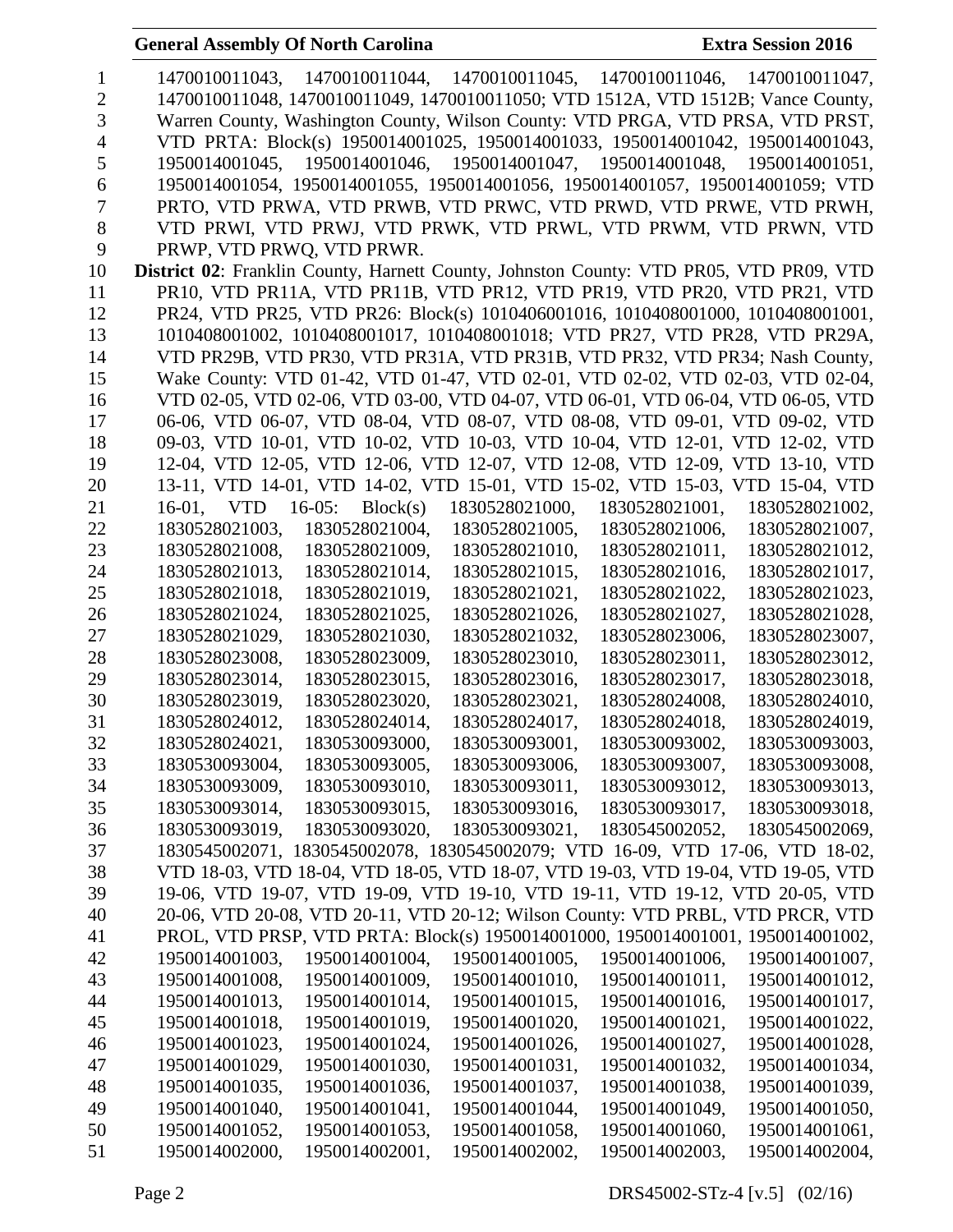|    | 1950014002005,                                                                              | 1950014002006,                                                             | 1950014002007, | 1950014002008, | 1950014002009, |  |
|----|---------------------------------------------------------------------------------------------|----------------------------------------------------------------------------|----------------|----------------|----------------|--|
|    | 1950014002010.                                                                              | 1950014002011.                                                             | 1950014002012. | 1950014002013. | 1950014002014, |  |
|    | 1950014002015,                                                                              | 1950014002016.                                                             | 1950014002017, | 1950014002018. | 1950014002019. |  |
|    | 1950014002020,                                                                              | 1950014002021,                                                             | 1950014002022, | 1950014002023, | 1950014002024, |  |
| C  | 1950014002025,                                                                              | 1950014002026,                                                             | 1950014002027, | 1950014002028, | 1950014002029, |  |
| 6  | 1950014002030,                                                                              | 1950014002031,                                                             | 1950014002032, | 1950014002033, | 1950014002034, |  |
|    | 1950014002035,                                                                              | 1950014002036,                                                             | 1950014002037, | 1950014002038, | 1950014002039, |  |
| 8  | 1950014002040,                                                                              | 1950014002041,                                                             | 1950014002042, | 1950014002043, | 1950014002044, |  |
| 9  | 1950014002045,                                                                              | 1950014002046,                                                             | 1950014002047, | 1950014002048, | 1950014002049, |  |
| 10 | 1950014002050.                                                                              | 1950014002051.                                                             | 1950014002052. | 1950014002053. | 1950014002054. |  |
| 11 | 1950014002055.                                                                              | 1950014002056.                                                             | 1950014002057. | 1950014002058. | 1950014002059. |  |
| 12 | 1950014002060.                                                                              | 1950014002061.                                                             | 1950014002062. | 1950014002063. | 1950014002064. |  |
| 13 | 1950014002065.                                                                              | 1950014002066.                                                             | 1950014002067. | 1950014002068. | 1950014002069. |  |
| 14 | 1950014002070.                                                                              | 1950014002071,                                                             | 1950014002072, | 1950014002073. | 1950014002074, |  |
| 15 | 1950014002075.                                                                              | 1950014002076.                                                             | 1950015002000. | 1950015002001. | 1950015002002. |  |
| 16 |                                                                                             | 1950015002013, 1950015002014, 1950015002015, 1950015002017, 1950015002019. |                |                |                |  |
| 17 | District 03: Beaufort County, Camden County, Carteret County, Chowan County, Craven County, |                                                                            |                |                |                |  |

 Currituck County, Dare County, Greene County, Hyde County, Jones County, Lenoir County, Onslow County, Pamlico County, Pasquotank County, Perquimans County, Pitt County: VTD 0101, VTD 0200A, VTD 0200B, VTD 0601, VTD 0701, VTD 0800A, VTD 0800B, VTD 0901, VTD 1001, VTD 1101, VTD 1102A, VTD 1102B, VTD 1301, VTD 1402A, VTD 1402B, VTD 1403A, VTD 1403B, VTD 1509: Block(s) 1470001005024, 1470002021024, 1470002021025, 1470002021026, 1470003022017, 1470003022018, 1470003022019, 1470003022020, 1470004003010, 1470004003011, 1470004003012, 1470004003013, 1470004003014, 1470004003016, 1470004003017, 1470004003018, 1470004003019, 1470004003020, 1470004003021, 1470004003022, 1470004003023, 1470004003024, 1470004003025, 1470004003026, 1470004003027, 1470004003028, 1470004003029, 1470004003030, 1470004003031, 1470004004005; VTD 1510A, VTD 1510B, VTD 1511A, VTD 1511B; Tyrrell County.

 **District 04**: Durham County: VTD 33, VTD 35, VTD 53-1, VTD 53-2; Orange County, Wake County: VTD 01-01, VTD 01-02, VTD 01-03, VTD 01-04, VTD 01-05, VTD 01-06, VTD 01-07, VTD 01-09, VTD 01-10, VTD 01-11, VTD 01-12, VTD 01-13, VTD 01-14, VTD 01-15, VTD 01-16, VTD 01-17, VTD 01-18, VTD 01-19, VTD 01-20, VTD 01-21, VTD 01-22, VTD 01-23, VTD 01-25, VTD 01-26, VTD 01-27, VTD 01-28, VTD 01-29, VTD 01-30, VTD 01-31, VTD 01-32, VTD 01-33, VTD 01-34, VTD 01-35, VTD 01-36, VTD 01-37, VTD 01-38, VTD 01-39, VTD 01-40, VTD 01-41, VTD 01-43, VTD 01-44, VTD 01-45, VTD 01-46, VTD 01-48, VTD 01-49, VTD 01-50, VTD 01-51, VTD 04-01, VTD 04-02, VTD 04-03, VTD 04-04, VTD 04-05, VTD 04-06, VTD 04-08, VTD 04-09, VTD 04-10, VTD 04-11, VTD 04-12, VTD 04-13, VTD 04-14, VTD 04-15, VTD 04-16, VTD 04-17, VTD 04-18, VTD 04-19, VTD 04-20, VTD 04-21, VTD 05-01, VTD 05-03, VTD 05-04, VTD 05-05, VTD 05-06, VTD 07-01, VTD 07-02, VTD 07-03, VTD 07-04, VTD 07-05, VTD 07-06, VTD 07-07, VTD 07-09, VTD 07-10, VTD 07-11, VTD 07-12, VTD 07-13, VTD 08-02, VTD 08-03, VTD 08-05, VTD 08-06, VTD 08-09, VTD 08-10, VTD 08-11, VTD 11-01, VTD 11-02, VTD 13-01, VTD 13-02, VTD 13-05, VTD 13-06, VTD 13-07, VTD 13-08, VTD 13-09, VTD 16-02, VTD 16-03, VTD 16-04, VTD 16-05: Block(s) 1830528021031, 1830528023013, 1830528023025, 1830528023026, 1830528024007, 1830528024009, 1830528024011, 1830528024013, 1830528024015, 1830528024016; VTD 16-06, VTD 16-07, VTD 16-08, VTD 17-01, VTD 17-02, VTD 17-03, VTD 17-04, VTD 17-05, VTD 17-07, VTD 17-08, VTD 17-09, VTD 17-10, VTD 17-11, VTD 18-01, VTD 18-06, VTD 18-08, VTD 19-16, VTD 19-17, VTD 20-01, VTD 20-02, VTD 20-03, VTD 20-04, VTD 20-09, VTD 20-10.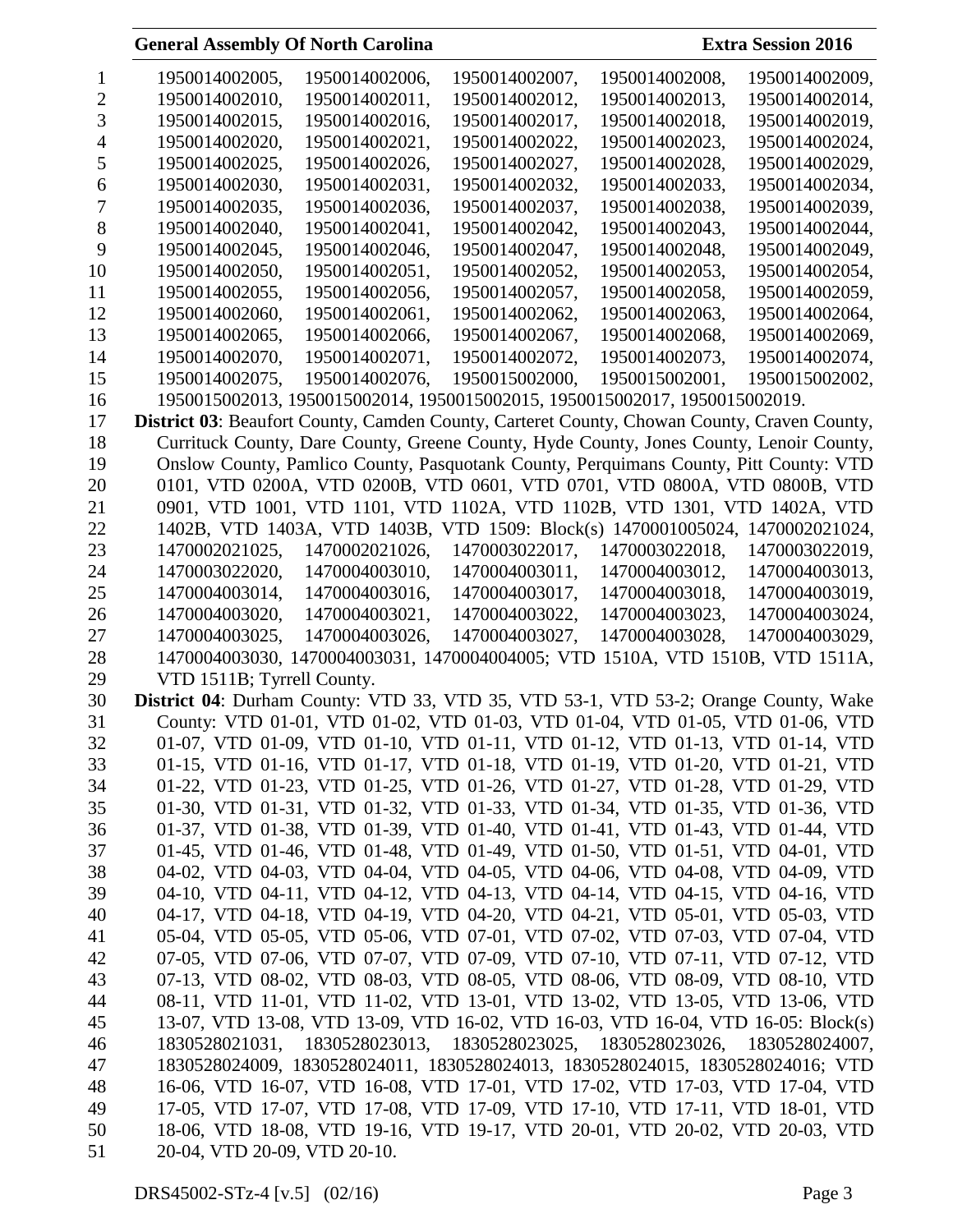| 1        |                                                       |            |                |          |                |          |                | <b>District 05:</b> Alexander County, Alleghany County, Ashe County, Avery County, Catawba                                                                  |  |
|----------|-------------------------------------------------------|------------|----------------|----------|----------------|----------|----------------|-------------------------------------------------------------------------------------------------------------------------------------------------------------|--|
| 2        | County:                                               | <b>VTD</b> | 29:            | Block(s) | 0350103011000, |          | 0350103011003, | 0350103011004,                                                                                                                                              |  |
| 3        | 0350103011005,                                        |            | 0350103011006, |          | 0350103011007, |          | 0350103011008, | 0350103011009,                                                                                                                                              |  |
| 4        | 0350103011010,                                        |            | 0350103011011, |          | 0350103011012, |          | 0350103011013, | 0350103011014,                                                                                                                                              |  |
| 5        | 0350103011015,                                        |            | 0350103011016, |          | 0350103011017, |          | 0350103011018, | 0350103011019,                                                                                                                                              |  |
| 6        | 0350103011020,                                        |            | 0350103011021, |          | 0350103011022, |          | 0350103011023, | 0350103011024,                                                                                                                                              |  |
| 7        | 0350103011025,                                        |            | 0350103011026, |          | 0350103011027, |          | 0350103011028, | 0350103011029,                                                                                                                                              |  |
| 8        | 0350103011030.                                        |            | 0350103011031, |          | 0350103011032, |          | 0350103011033. | 0350103011034,                                                                                                                                              |  |
| 9        | 0350103011035,                                        |            | 0350103011036, |          | 0350103011037, |          | 0350103011038, | 0350103012000,                                                                                                                                              |  |
| 10       | 0350103012001,                                        |            | 0350103012002, |          | 0350103012003, |          | 0350103012004, | 0350103012005,                                                                                                                                              |  |
| 11       | 0350103012006,                                        |            | 0350103012007, |          | 0350103012008, |          | 0350103012009, | 0350103012010,                                                                                                                                              |  |
| 12       | 0350103012011,                                        |            | 0350103012012, |          | 0350103012013, |          | 0350103012014, | 0350103012015,                                                                                                                                              |  |
| 13       | 0350103012016,                                        |            | 0350103012017, |          | 0350103012018, |          | 0350103012019, | 0350103012020,                                                                                                                                              |  |
| 14       | 0350103012021,                                        |            | 0350103012022, |          | 0350103012023, |          | 0350103012024, | 0350103012025,                                                                                                                                              |  |
| 15       | 0350103012026,                                        |            | 0350103012027, |          | 0350103012028, |          | 0350103012029, | 0350103012030,                                                                                                                                              |  |
| 16       | 0350103012031,                                        |            | 0350103012032, |          | 0350103012033, |          | 0350103012034, | 0350103012035,                                                                                                                                              |  |
| 17       | 0350103012036,                                        |            | 0350103012037, |          | 0350103012038, |          | 0350103012039, | 0350103012040,                                                                                                                                              |  |
| 18       | 0350103012041,                                        |            | 0350103012042, |          | 0350103012043, |          | 0350103021000. | 0350103021001,                                                                                                                                              |  |
| 19       | 0350103021004,                                        |            | 0350103021005. |          | 0350103021006, |          | 0350103021018, | 0350103021019,                                                                                                                                              |  |
| 20       | 0350103021020,                                        |            | 0350103021021, |          | 0350103023000, |          | 0350103023001, | 0350103023002,                                                                                                                                              |  |
| 21       | 0350103023004,                                        |            | 0350103023005, |          | 0350103023006, |          | 0350103023010, | 0350103023011,                                                                                                                                              |  |
| 22       | 0350103023012,                                        |            | 0350103023015, |          | 0350103023016, |          | 0350103023017, | 0350103023018,                                                                                                                                              |  |
| 23       | 0350103023022,                                        |            | 0350103032001, |          | 0350103032002, |          | 0350103032003, | 0350103032004,                                                                                                                                              |  |
| 24       |                                                       |            |                |          |                |          |                | 0350103032006, 0350103032014; VTD 38, VTD 39; Forsyth County, Stokes County, Surry                                                                          |  |
| 25       | County, Watauga County, Wilkes County, Yadkin County. |            |                |          |                |          |                |                                                                                                                                                             |  |
| 26       |                                                       |            |                |          |                |          |                | District 06: Alamance County, Caswell County, Chatham County, Guilford County: VTD CG1,                                                                     |  |
| 27       |                                                       |            |                |          |                |          |                | VTD CG2, VTD CG3A, VTD CG3B, VTD G02, VTD G03, VTD G04, VTD G05, VTD G06,                                                                                   |  |
| 28       |                                                       |            |                |          |                |          |                | VTD G07, VTD G08, VTD G09, VTD G10, VTD G24, VTD G25, VTD G26, VTD G27, VTD                                                                                 |  |
| 29       |                                                       |            |                |          |                |          |                | G28, VTD G29, VTD G67: Block(s) 0810110002000, 0810110002001, 0810110002002,                                                                                |  |
| 30       | 0810110002003,                                        |            | 0810110002004, |          | 0810110002005, |          | 0810110002007, | 0810110002008,                                                                                                                                              |  |
| 31       | 0810110002010,                                        |            | 0810110002011, |          | 0810110002012, |          | 0810110002013, | 0810110002014,                                                                                                                                              |  |
| 32       | 0810110003009,                                        |            | 0810110003010, |          | 0810110003011, |          | 0810110003012, | 0810110003013,                                                                                                                                              |  |
| 33       |                                                       |            |                |          |                |          |                | 0810110003014, 0810110003015, 0810110003016, 0810110003020; VTD G68, VTD G71,                                                                               |  |
| 34       |                                                       |            |                |          |                |          |                | VTD G72, VTD GIB, VTD GR, VTD JEF1, VTD JEF2, VTD JEF3, VTD JEF4, VTD MON1,                                                                                 |  |
| 35       |                                                       |            |                |          |                |          |                | VTD MON2, VTD MON3, VTD NCGR1, VTD NCGR2, VTD NCLAY2, VTD NMAD, VTD                                                                                         |  |
| 36       |                                                       |            |                |          |                |          |                | NWASH, VTD OR1, VTD OR2, VTD RC1, VTD RC2, VTD SCLAY, VTD SF1, VTD SF2,                                                                                     |  |
| 37       |                                                       |            |                |          |                |          |                | VTD SF3, VTD SF4, VTD SMAD, VTD STOK, VTD SWASH; Lee County, Person County,                                                                                 |  |
| 38       | Randolph County, Rockingham County.                   |            |                |          |                |          |                |                                                                                                                                                             |  |
| 39       | District 07:                                          | Bladen     | County: VTD    |          | P25:           | Block(s) | 0179506004038, | 0179506004039,                                                                                                                                              |  |
| 40       | 0179506005007,                                        |            | 0179506005008, |          | 0179506005009, |          | 0179506005010, | 0179506005011,                                                                                                                                              |  |
| 41       | 0179506005012,                                        |            | 0179506005013, |          | 0179506005014, |          | 0179506005015, | 0179506005016,                                                                                                                                              |  |
| 42       | 0179506005017,                                        |            | 0179506005018, |          | 0179506005022, |          | 0179506005038, | 0179506005039,                                                                                                                                              |  |
| 43       | 0179506005040,                                        |            | 0179506005041, |          | 0179506005043, |          | 0179506005044, | 0179506005045,                                                                                                                                              |  |
| 44       | 0179506005046,                                        |            | 0179506005048, |          | 0179506005049, |          | 0179506005050, | 0179506005051,                                                                                                                                              |  |
| 45       | 0179506005052,                                        |            | 0179506005054, |          | 0179506005055, |          | 0179506005056, | 0179506005057,                                                                                                                                              |  |
| 46       | 0179506005058,                                        |            | 0179506005059, |          | 0179506005060, |          | 0179506005061, | 0179506005062,                                                                                                                                              |  |
| 47       | 0179506005063,                                        |            | 0179506006000, |          | 0179506006001, |          | 0179506006002, | 0179506006003,                                                                                                                                              |  |
| 48       | 0179506006004,                                        |            | 0179506006005, |          | 0179506006006, |          | 0179506006007, | 0179506006010,                                                                                                                                              |  |
| 49       |                                                       |            |                |          |                |          |                | 0179506007012; VTD P30, VTD P502, VTD P55, VTD P65, VTD P75; Brunswick County,                                                                              |  |
| 50<br>51 |                                                       |            |                |          |                |          |                | Columbus County, Duplin County, Johnston County: VTD PR01, VTD PR02, VTD PR03,<br>VTD PR04, VTD PR06, VTD PR07, VTD PR08, VTD PR13, VTD PR14, VTD PR15, VTD |  |
|          |                                                       |            |                |          |                |          |                |                                                                                                                                                             |  |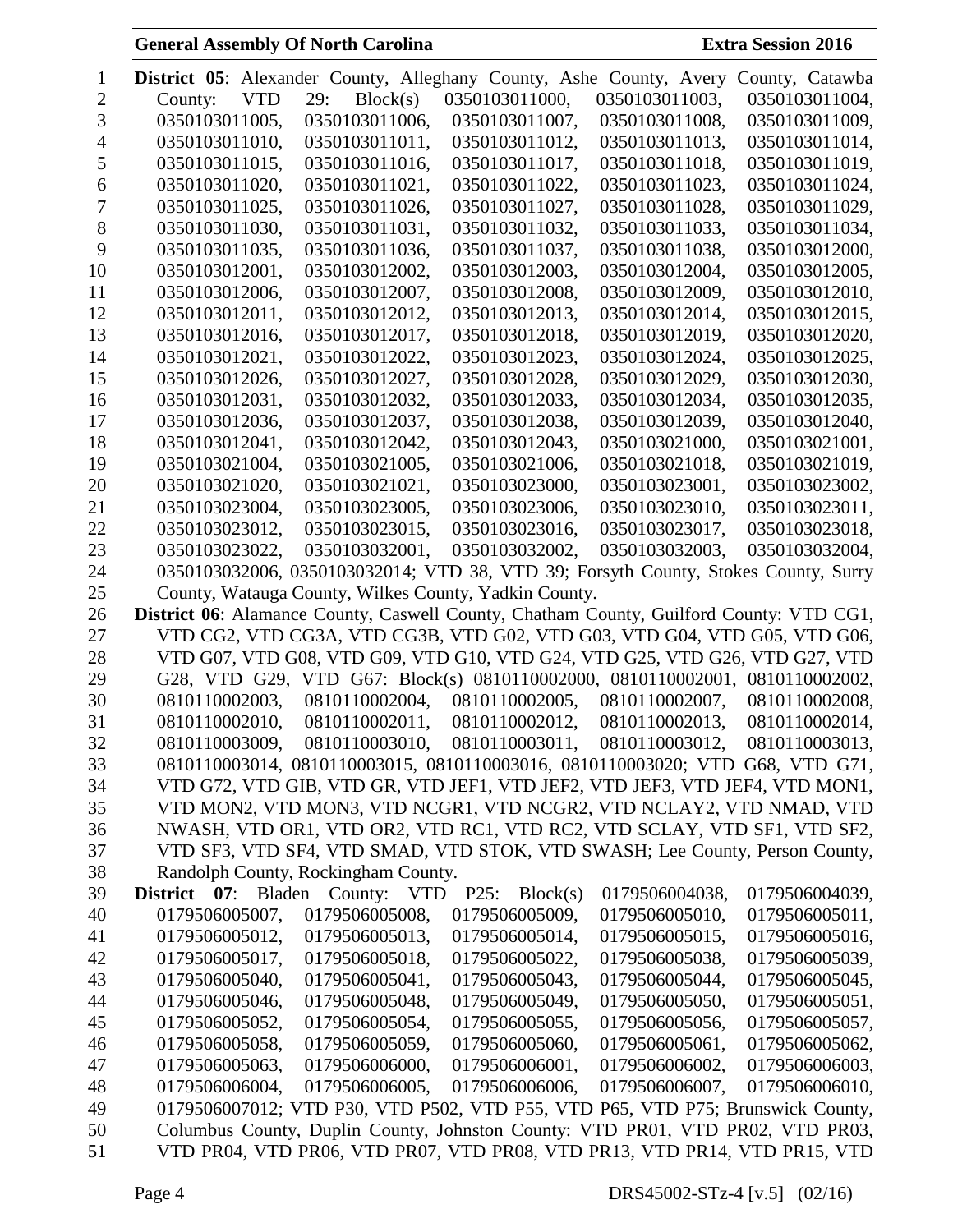|    |                                                                                           |                |                | PR16, VTD PR17, VTD PR18, VTD PR22, VTD PR23, VTD PR26: Block(s)                  | 1010406001000, |
|----|-------------------------------------------------------------------------------------------|----------------|----------------|-----------------------------------------------------------------------------------|----------------|
| 2  | 1010406001001,                                                                            | 1010406001002, | 1010406001003, | 1010406001004,                                                                    | 1010406001005, |
| 3  | 1010406001006,                                                                            | 1010406001007, | 1010406001008, | 1010406001009,                                                                    | 1010406001010, |
|    | 1010406001011,                                                                            | 1010406001012, | 1010406001013, | 1010406001014,                                                                    | 1010406001015, |
| 5  | 1010406001017,                                                                            | 1010406001018, | 1010406001019, | 1010406001020,                                                                    | 1010406001021, |
| 6  | 1010406001022,                                                                            | 1010406001023, | 1010406001024, | 1010406001025,                                                                    | 1010406001026, |
|    | 1010406001027,                                                                            | 1010406001028, | 1010406001029, | 1010406001030,                                                                    | 1010406001031, |
| 8  | 1010406001032,                                                                            | 1010406001033, | 1010406001034, | 1010406002001,                                                                    | 1010406002002, |
| 9  | 1010406002003,                                                                            | 1010406002004, | 1010406002005, | 1010406002006,                                                                    | 1010406002007, |
| 10 | 1010406002008,                                                                            | 1010406002009, | 1010406002010, | 1010406002011,                                                                    | 1010406002012. |
| 11 | 1010406002013,                                                                            | 1010406002014, | 1010406002015, | 1010406002016,                                                                    | 1010406002017, |
| 12 | 1010406002018,                                                                            | 1010406002019, | 1010406002020, | 1010406002021,                                                                    | 1010406002022, |
| 13 | 1010406002023,                                                                            | 1010406002025, | 1010406002026, | 1010406002027,                                                                    | 1010406002028, |
| 14 | 1010406002029,                                                                            | 1010406002030, | 1010406002031, | 1010406002032,                                                                    | 1010406002037, |
| 15 | 1010406002038,                                                                            | 1010406002039, | 1010406003000, | 1010406003001,                                                                    | 1010406003002, |
| 16 | 1010406003003,                                                                            | 1010406003004, | 1010406003005, | 1010406003006,                                                                    | 1010406003007, |
| 17 | 1010406003008,                                                                            | 1010406003009, | 1010406003010, | 1010406003011,                                                                    | 1010406003012, |
| 18 | 1010406003013,                                                                            | 1010406003014, | 1010406003015, | 1010406003016,                                                                    | 1010406003017, |
| 19 | 1010406003018,                                                                            | 1010406003019, | 1010406003020, | 1010406003021,                                                                    | 1010406003022, |
| 20 |                                                                                           |                | 1010406003034, |                                                                                   | 1010407002018, |
|    | 1010406003032,                                                                            | 1010406003033, |                | 1010406003035,                                                                    |                |
| 21 | 1010407002019,                                                                            | 1010407002020, | 1010407002021, | 1010407002022,                                                                    | 1010407002023, |
| 22 | 1010407002024,                                                                            | 1010407002025, | 1010407002026, | 1010407002027,                                                                    | 1010407002028, |
| 23 | 1010407002029,                                                                            | 1010407002030, | 1010407002031, | 1010407002035,                                                                    | 1010407002036, |
| 24 | 1010407002037,                                                                            | 1010407002038, | 1010407002039, | 1010407002040,                                                                    | 1010407002041, |
| 25 | 1010407002042,                                                                            | 1010407002043, | 1010407002044, | 1010407002045,                                                                    | 1010407002046, |
| 26 | 1010407002047,                                                                            | 1010407002054, | 1010407002055, | 1010407003029,                                                                    | 1010407003030, |
| 27 | 1010407003031,                                                                            | 1010407003032, | 1010407003033, | 1010407003034,                                                                    | 1010407003035, |
| 28 | 1010407003036,                                                                            | 1010407003041, | 1010407003042, | 1010408001003,                                                                    | 1010408001004, |
| 29 | 1010408001008,                                                                            | 1010408001009, | 1010408001010, | 1010408001011,                                                                    | 1010408001012, |
| 30 | 1010408001013,                                                                            | 1010408001014, | 1010408001015, | 1010408001016,                                                                    | 1010408001019, |
| 31 | 1010408001020,                                                                            | 1010408001021, | 1010408001022, | 1010408001023,                                                                    | 1010408001024, |
| 32 | 1010408001025,                                                                            | 1010408001026, | 1010408001027, | 1010408001030,                                                                    | 1010408001031, |
| 33 | 1010408001032,                                                                            | 1010408001033, | 1010408001034, | 1010408001035,                                                                    | 1010408001036, |
| 34 | 1010408001037,                                                                            | 1010408001038, | 1010408001039, | 1010408001041,                                                                    | 1010408001042, |
| 35 | 1010408001043,                                                                            | 1010408001044, | 1010408001046, | 1010412022000,                                                                    | 1010412022001, |
| 36 | 1010412022002,                                                                            | 1010412022003, | 1010412022004, | 1010412022030,                                                                    | 1010412022058, |
| 37 |                                                                                           |                |                | 1010412022059, 1010412022060, 1010412022065; VTD PR33; New Hanover County, Pender |                |
| 38 | County, Sampson County, Wayne County.                                                     |                |                |                                                                                   |                |
| 39 | <b>District 08:</b> Cabarrus County, Cumberland County: VTD AH49, VTD CC03, VTD CC04, VTD |                |                |                                                                                   |                |
| 40 |                                                                                           |                |                | CC06, VTD CC07, VTD CC08: Block(s) 0510007021000, 0510007021001, 0510007021002,   |                |
| 41 | 0510007021003,                                                                            | 0510007021004, | 0510007021007, | 0510007021008,                                                                    | 0510007021009, |
| 42 | 0510007021010,                                                                            | 0510007021011, | 0510007021012, | 0510007021013,                                                                    | 0510007021014, |
| 43 | 0510007021015,                                                                            | 0510007021016, | 0510007021017, | 0510007021018.                                                                    | 0510007021020, |
| 44 | 0510007021021,                                                                            | 0510007022002, | 0510007022003, | 0510007022004,                                                                    | 0510007022005, |
| 45 | 0510008003003,                                                                            | 0510008003014, | 0510008003015, | 0510008003020,                                                                    | 0510008003021, |
| 46 |                                                                                           |                |                | 0510008003030, 0510008003031, 0510008003036; VTD CC10, VTD CC12, VTD CC13,        |                |
| 47 |                                                                                           |                |                | VTD CC14, VTD CC15, VTD CC17, VTD CC18, VTD CC19, VTD CC21, VTD CC24, VTD         |                |
| 48 |                                                                                           |                |                | CC25, VTD CC26, VTD CC27, VTD CC29, VTD CC31, VTD CC32, VTD CC33, VTD             |                |
| 49 |                                                                                           |                |                | CC34, VTD CL57, VTD CU02, VTD G10, VTD G11, VTD G2, VTD G4, VTD G5, VTD G7,       |                |
| 50 |                                                                                           |                |                | VTD G8, VTD LI65, VTD LR63, VTD MB62, VTD MR02; Hoke County, Montgomery           |                |
| 51 |                                                                                           |                |                | County, Moore County, Rowan County: VTD 01, VTD 02, VTD 03, VTD 04, VTD 05, VTD   |                |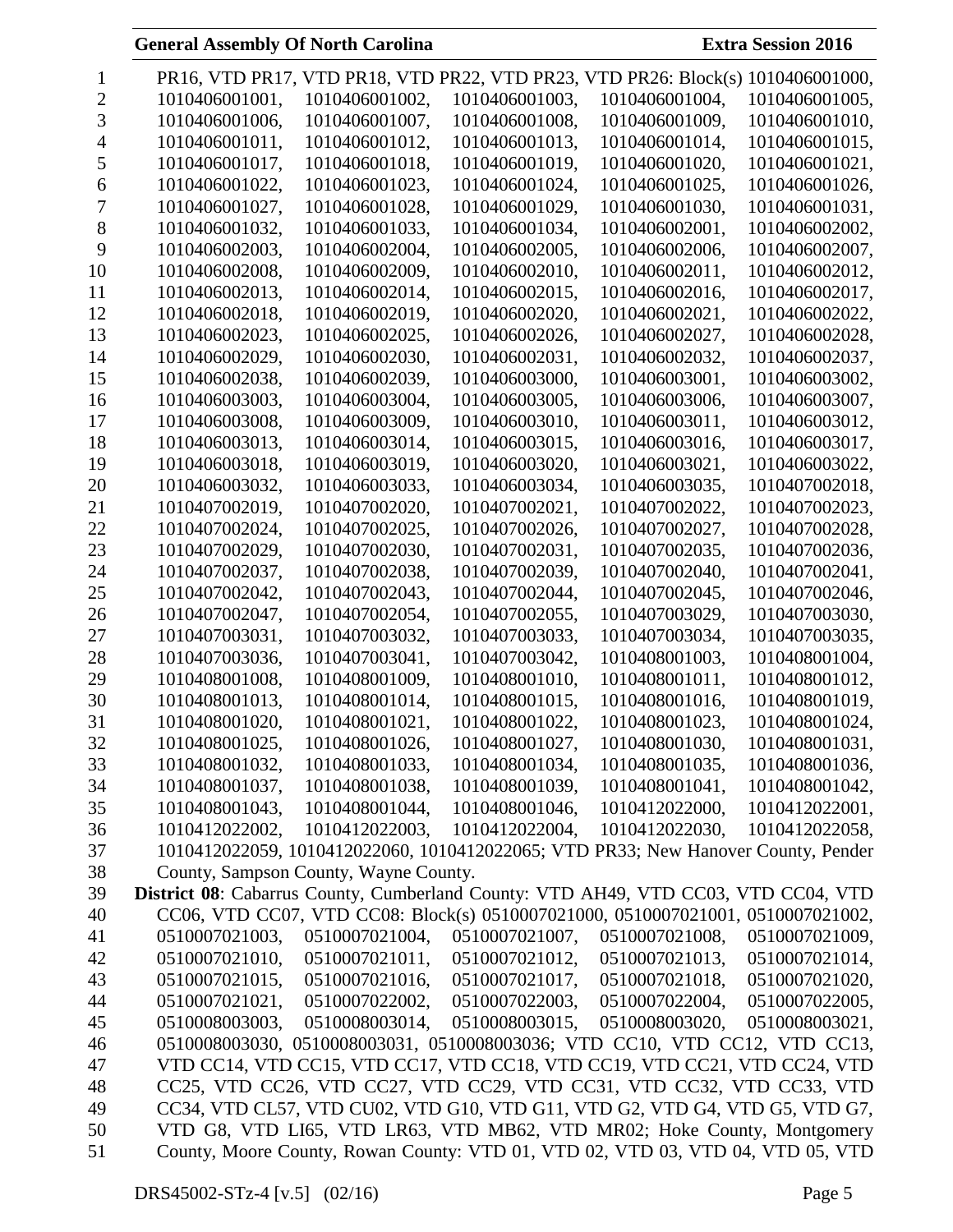|    |                                                                                     |                                                    |                | 06, VTD 08, VTD 09, VTD 10, VTD 13, VTD 14, VTD 15, VTD 16, VTD 17, VTD 18, VTD |                |
|----|-------------------------------------------------------------------------------------|----------------------------------------------------|----------------|---------------------------------------------------------------------------------|----------------|
| 2  |                                                                                     |                                                    |                | 19, VTD 20, VTD 22, VTD 23, VTD 25, VTD 26, VTD 28: Block(s)                    | 1590507001000, |
| 3  | 1590507001001,                                                                      | 1590507001002,                                     | 1590507001004, | 1590507001005,                                                                  | 1590507001006, |
|    | 1590507001007,                                                                      | 1590507001008,                                     | 1590507001009, | 1590507001010,                                                                  | 1590507001011, |
| 5  | 1590507001012,                                                                      | 1590507001013,                                     | 1590507001014, | 1590507001015,                                                                  | 1590507001016, |
| 6  | 1590507001017,                                                                      | 1590507001018,                                     | 1590507001019, | 1590507001020,                                                                  | 1590507001021, |
| 7  | 1590507001022,                                                                      | 1590507001023,                                     | 1590507001024, | 1590507001025,                                                                  | 1590507001026, |
| 8  | 1590507001027,                                                                      | 1590507001028,                                     | 1590507001029, | 1590507001030,                                                                  | 1590507001031, |
| 9  | 1590507001032,                                                                      | 1590507001033,                                     | 1590507001034, | 1590507001035,                                                                  | 1590507001036, |
| 10 | 1590507001037,                                                                      | 1590507001038,                                     | 1590507001039, | 1590507001040,                                                                  | 1590507001041, |
| 11 | 1590507001042,                                                                      | 1590507001043,                                     | 1590507001044, | 1590507001045,                                                                  | 1590507001046, |
| 12 | 1590507001047,                                                                      | 1590507001048,                                     | 1590507001049, | 1590507001050,                                                                  | 1590507001051, |
| 13 | 1590507002000,                                                                      | 1590507002001,                                     | 1590507002002, | 1590507002003,                                                                  | 1590507002004, |
| 14 | 1590507002005,                                                                      | 1590507002006,                                     | 1590507002007, | 1590507002008,                                                                  | 1590507002009, |
| 15 | 1590507002010,                                                                      | 1590507002011,                                     | 1590507002012, | 1590507002013,                                                                  | 1590507002014, |
| 16 | 1590507002015,                                                                      | 1590507002016,                                     | 1590507002017, | 1590507002018,                                                                  | 1590507002019, |
| 17 | 1590507002020,                                                                      | 1590507002021,                                     | 1590507002022, | 1590507002023,                                                                  | 1590507002024, |
| 18 |                                                                                     |                                                    | 1590507002027, | 1590507002028,                                                                  | 1590507002029, |
|    | 1590507002025,                                                                      | 1590507002026,                                     |                |                                                                                 |                |
| 19 | 1590507002030,                                                                      | 1590507002031,                                     | 1590507002032, | 1590507002033,                                                                  | 1590507003001, |
| 20 | 1590507003002,                                                                      | 1590507003003,                                     | 1590507003004, | 1590507003005,                                                                  | 1590507003006, |
| 21 | 1590507003007,                                                                      | 1590507003008,                                     | 1590507003010, | 1590507003012,                                                                  | 1590507003013, |
| 22 | 1590507003014,                                                                      | 1590507003015,                                     | 1590507003016, | 1590507003017,                                                                  | 1590507003018, |
| 23 | 1590507003019,                                                                      | 1590507003020,                                     | 1590507003021, | 1590507003022,                                                                  | 1590507003024, |
| 24 | 1590507003025,                                                                      | 1590507003026,                                     | 1590507003030, | 1590507004006,                                                                  | 1590507004019, |
| 25 | 1590507004020,                                                                      | 1590507004021,                                     | 1590507004022, | 1590507004023,                                                                  | 1590507004031, |
| 26 | 1590507004032,                                                                      | 1590508004003,                                     | 1590508004010, | 1590508004011,                                                                  | 1590508004017, |
| 27 | 1590508004018,                                                                      | 1590508004019,                                     | 1590508004020, | 1590508004028,                                                                  | 1590508004029, |
| 28 | 1590508004030,                                                                      |                                                    |                | 1590508004031, 1590508004032, 1590508004034, 1590508004042; VTD                 |                |
| 29 |                                                                                     | 30, VTD 31, VTD 33, VTD 44, VTD 46; Stanly County. |                |                                                                                 |                |
| 30 | District 09: Anson County, Bladen County: VTD P10, VTD P15, VTD P201, VTD P202, VTD |                                                    |                |                                                                                 |                |
| 31 | Block(s)<br>P25:                                                                    | 0179506005064,                                     | 0179506005065, | 0179506006008,                                                                  | 0179506006009, |
| 32 | 0179506006011,                                                                      | 0179506006012,                                     | 0179506006013, | 0179506006014,                                                                  | 0179506006015, |
| 33 | 0179506006016,                                                                      | 0179506006017,                                     | 0179506006018, | 0179506006019,                                                                  | 0179506006020, |
| 34 | 0179506006021,                                                                      | 0179506006022,                                     | 0179506006023, | 0179506006024,                                                                  | 0179506006025, |
| 35 | 0179506006026,                                                                      | 0179506006027,                                     | 0179506006028, | 0179506006029,                                                                  | 0179506006030, |
| 36 | 0179506006031,                                                                      | 0179506006032,                                     | 0179506006033, | 0179506006034,                                                                  | 0179506006035, |
| 37 | 0179506006036,                                                                      | 0179506006037,                                     | 0179506006038, | 0179506006039,                                                                  | 0179506006040, |
| 38 | 0179506006041,                                                                      | 0179506006042,                                     | 0179506006043, | 0179506006044,                                                                  | 0179506006045, |
| 39 | 0179506006046,                                                                      | 0179506006047,                                     | 0179506006048, | 0179506006049,                                                                  | 0179506006050, |
| 40 | 0179506006051,                                                                      | 0179506006052,                                     | 0179506006053, | 0179506006054,                                                                  | 0179506006055, |
| 41 | 0179506006056,                                                                      | 0179506006057,                                     | 0179506006058, | 0179506006059,                                                                  | 0179506006060, |
| 42 | 0179506006061,                                                                      | 0179506006062,                                     | 0179506006063, | 0179506006064,                                                                  | 0179506006065, |
| 43 | 0179506006066,                                                                      | 0179506006067,                                     | 0179506007000, | 0179506007003,                                                                  | 0179506007004, |
| 44 | 0179506007011,                                                                      | 0179506007029,                                     | 0179506007030, | 0179506007060,                                                                  | 0179506007061, |
| 45 | 0179506007062,                                                                      | 0179506007063,                                     | 0179506007064, | 0179506007065,                                                                  | 0179506007066, |
| 46 | 0179506007067,                                                                      | 0179506007068,                                     | 0179506007069, | 0179506007070,                                                                  | 0179506007071, |
| 47 | 0179506007072,                                                                      | 0179506007073,                                     | 0179506007074, | 0179506007075,                                                                  | 0179506007076, |
| 48 | 0179506007077,                                                                      | 0179506007078,                                     | 0179506007082, | 0179506007083,                                                                  | 0179506007084, |
| 49 |                                                                                     |                                                    |                | 0179506007085, 0179506007086, 0179506007087, 0179506007088, 0179506007089; VTD  |                |
| 50 |                                                                                     |                                                    |                | P35, VTD P40, VTD P45, VTD P501, VTD P60, VTD P70, VTD P80; Cumberland County:  |                |
| 51 |                                                                                     |                                                    |                | VTD AL51, VTD CC01, VTD CC05, VTD CC08: Block(s) 0510007021019, 0510007021022,  |                |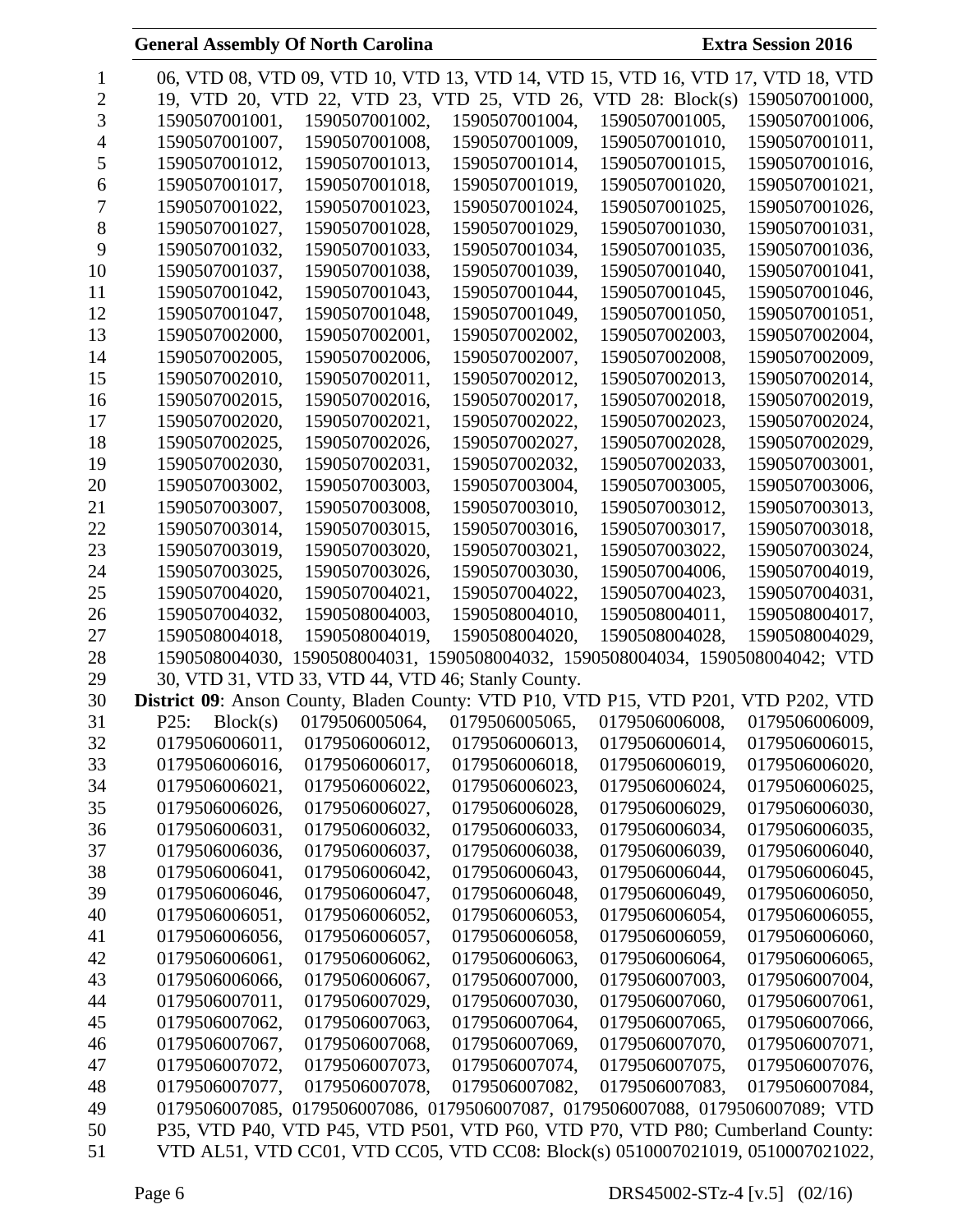| 1      | 0510007021023, 0510007021024, 0510007021025, 0510007022000, 0510007022001,<br>0510007022009, 0510007022012, 0510008003029, 0510008003037; VTD CC16, VTD                |
|--------|------------------------------------------------------------------------------------------------------------------------------------------------------------------------|
| 2<br>3 | EO61-1, VTD EO61-2, VTD G1, VTD G3, VTD G6, VTD G9, VTD SH77; Mecklenburg                                                                                              |
| 4      | County: VTD 001, VTD 002: Block(s) 1190026001002, 1190026001003, 1190026001004,                                                                                        |
| 5      | 1190026001011, 1190026001012, 1190026001013, 1190026001014,<br>1190026001005,                                                                                          |
|        | 1190026001015,                                                                                                                                                         |
| 6      | 1190026001016, 1190026001017, 1190026001018, 1190026001019,                                                                                                            |
| 7      | 1190026001020; VTD 008, VTD 018, VTD 019, VTD 032, VTD 048, VTD 057, VTD 069,                                                                                          |
| 8      | VTD 070, VTD 071, VTD 072, VTD 073, VTD 074, VTD 075, VTD 076, VTD 086, VTD                                                                                            |
| 9      | 090, VTD 091, VTD 092, VTD 093, VTD 096, VTD 100, VTD 101, VTD 103, VTD 110,                                                                                           |
| 10     | VTD 111, VTD 112, VTD 113, VTD 114, VTD 118, VTD 119, VTD 121, VTD 131, VTD                                                                                            |
| 11     | 136, VTD 137, VTD 139.1, VTD 144, VTD 215, VTD 216, VTD 217, VTD 218, VTD 219,                                                                                         |
| 12     | VTD 220, VTD 221, VTD 226, VTD 227, VTD 232, VTD 233, VTD 236; Richmond County,                                                                                        |
| 13     | Robeson County, Scotland County, Union County.<br>District 10: Buncombe County: VTD 01.1, VTD 02.1, VTD 03.1, VTD 06.1, VTD 07.1, VTD                                  |
| 14     | 09.1, VTD 10.1, VTD 100.1, VTD 102.1, VTD 103.1, VTD 104.1, VTD 11.1, VTD 12.1, VTD                                                                                    |
| 15     |                                                                                                                                                                        |
| 16     | 14.2: $Block(s)$<br>0210002001019,<br>0210002001020,<br>0210002001035.<br>0210003001031,                                                                               |
| 17     | 0210003001032,<br>0210009002023,<br>0210010001000,<br>0210010001001,<br>0210010001002,                                                                                 |
| 18     | 0210010001003,<br>0210010001005,<br>0210010001006,<br>0210010001004,<br>0210010001008,                                                                                 |
| 19     | 0210010001009,<br>0210010001042,<br>0210011001000,<br>0210011001001,<br>0210011001002,                                                                                 |
| 20     | 0210011001003,<br>0210011001004,<br>0210011001005,<br>0210011001006,<br>0210011001007,                                                                                 |
| 21     | 0210011001008,<br>0210011001009,<br>0210011001010,<br>0210011001011,<br>0210011001012,                                                                                 |
| 22     | 0210011001013,<br>0210011001014,<br>0210011001015,<br>0210011001016,<br>0210011001017,                                                                                 |
| 23     | 0210011001018,<br>0210011001019,<br>0210011001020,<br>0210011001027,<br>0210011001028,                                                                                 |
| 24     | 0210011001029,<br>0210011001031,<br>0210011001035,<br>0210011001037,<br>0210011001038,                                                                                 |
| 25     | 0210011001039,<br>0210014001002,<br>0210014001003,<br>0210014001009,<br>0210014001012,                                                                                 |
| 26     | 0210014001014,<br>0210014001016,<br>0210014001017,<br>0210014001018,<br>0210014001019,                                                                                 |
| 27     | 0210014001020,<br>0210014001021,<br>0210014001022,<br>0210014001023,<br>0210014001024,                                                                                 |
| 28     | 0210014001025,<br>0210014001026,<br>0210014001027,<br>0210014001028,<br>0210014001029,                                                                                 |
| 29     | 0210014001030,<br>0210014001031,<br>0210014001032,<br>0210014001033,<br>0210014001034,                                                                                 |
| 30     | 0210014001035,<br>0210014001036,<br>0210014002000,<br>0210014002001,<br>0210014002002,                                                                                 |
| 31     | 0210014002003,<br>0210014002004,<br>0210014002005,<br>0210014002006,<br>0210014002007,<br>0210014002008.                                                               |
| 32     | 0210014003011,<br>0210014003012,<br>0210014003014,<br>0210014003015,<br>0210014003016, 0210014003019, 0210014003025, 0210014003026, 0210014003027,                     |
| 33     |                                                                                                                                                                        |
| 34     | 0210014003030, 0210014003031, 0210014003032; VTD 17.1, VTD 19.1, VTD 20.1, VTD                                                                                         |
| 35     | 25.1, VTD 28.1, VTD 32.1, VTD 33.2, VTD 33.3, VTD 34.1, VTD 35.1, VTD 36.1, VTD                                                                                        |
| 36     | 37.1, VTD 38.2, VTD 38.3, VTD 39.1, VTD 55.1, VTD 57.1, VTD 60.2, VTD 61.1, VTD<br>62.1, VTD 64.1, VTD 65.1, VTD 66.1; Catawba County: VTD 01, VTD 02, VTD 03, VTD 04, |
| 37     |                                                                                                                                                                        |
| 38     | VTD 05, VTD 06, VTD 07, VTD 08, VTD 09, VTD 10, VTD 11, VTD 12, VTD 13, VTD 14,<br>VTD 15, VTD 16, VTD 17, VTD 19, VTD 20, VTD 21, VTD 22, VTD 23, VTD 24, VTD 25,     |
| 39     | VTD 26, VTD                                                                                                                                                            |
| 40     | 27, VTD 28, VTD 29: Block(s)<br>0350103023013, 0350103023014,                                                                                                          |
| 41     | 0350103023019,<br>0350103023020,<br>0350103032000,<br>0350103032005,<br>0350103032007,                                                                                 |
| 42     | 0350103032008,<br>0350103032009,<br>0350103032010,<br>0350103032011,<br>0350103032015,                                                                                 |
| 43     | 0350103032016, 0350103032043, 0350103032044; VTD 30, VTD 31, VTD 32, VTD 33, VTD                                                                                       |
| 44     | 34, VTD 35, VTD 36, VTD 37, VTD 40, VTD 41; Cleveland County, Gaston County, Iredell                                                                                   |
| 45     | 0970612011012,<br>County:<br>Block(s)<br>0970611032017,<br>0970611032029,<br>VTD<br>FT:                                                                                |
| 46     | 0970612011013,<br>0970612011014,<br>0970612011015,<br>0970612011016,<br>0970612021015,                                                                                 |
| 47     | 0970612021016,<br>0970612021018,<br>0970612021019,<br>0970612021036,<br>0970612021041,                                                                                 |
| 48     | 0970612021042,<br>0970612021043,<br>0970612021044,<br>0970612021045,<br>0970612021046,                                                                                 |
| 49     | 0970612021047,<br>0970612023050,<br>0970612023051,<br>0970612023046,<br>0970612023052,                                                                                 |
| 50     | 0970612031001,<br>0970612031010,<br>0970612031009,<br>0970612031011,<br>0970612031012,                                                                                 |
| 51     | 0970612031017,<br>0970612031030,<br>0970612031019,<br>0970612031020,<br>0970612031021,                                                                                 |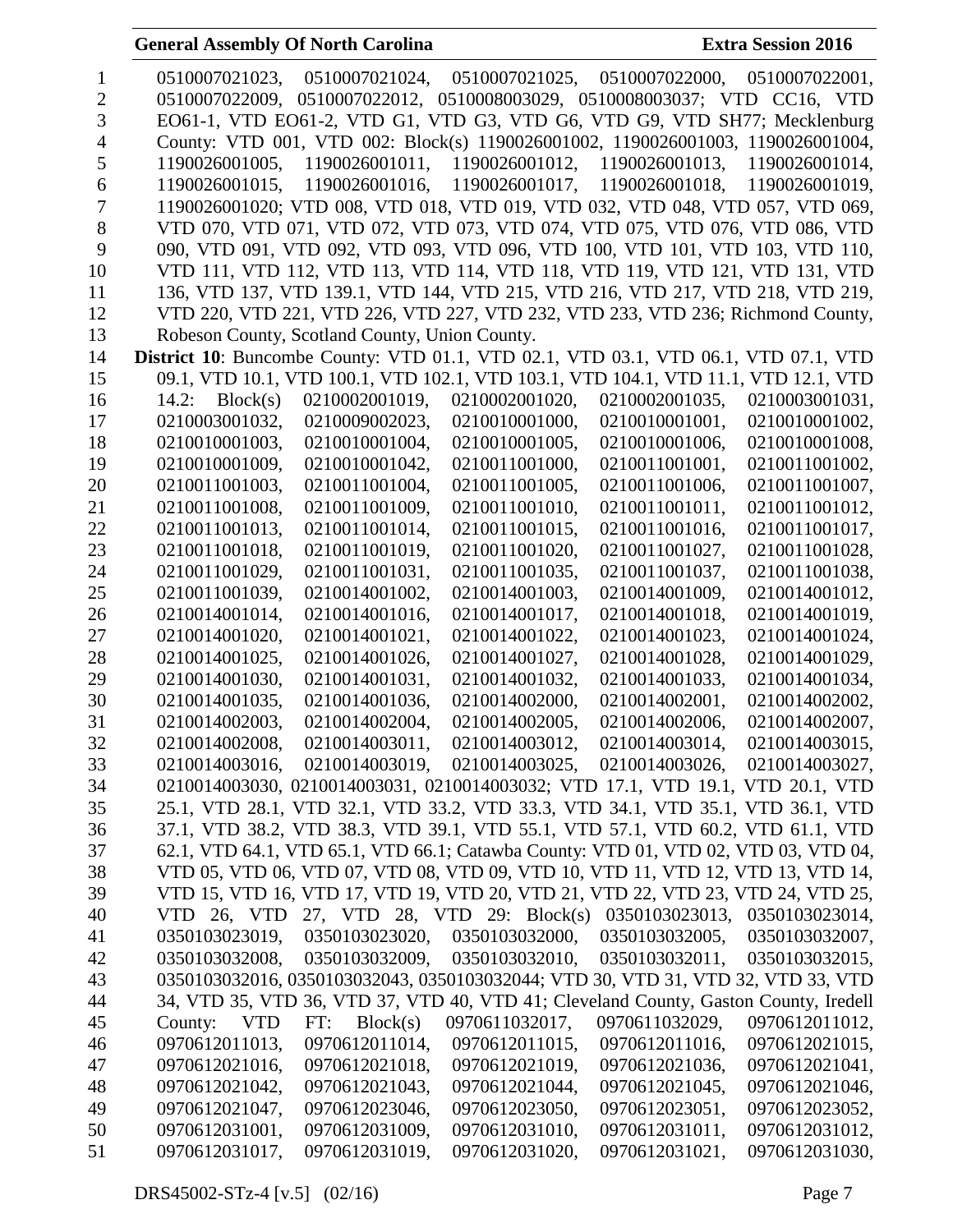**Extra Session 2016** 

|    | 0970612031031,                                                                                | 0970612041000,                                                     | 0970612041001, | 0970612041002,                                                                       | 0970612041003, |
|----|-----------------------------------------------------------------------------------------------|--------------------------------------------------------------------|----------------|--------------------------------------------------------------------------------------|----------------|
| 2  | 0970612041004,                                                                                | 0970612041005,                                                     | 0970612041006, | 0970612041007,                                                                       | 0970612041008, |
| 3  | 0970612041009,                                                                                | 0970612041012,                                                     | 0970612041014, | 0970612041015,                                                                       | 0970612041016, |
| 4  | 0970612041017,                                                                                | 0970612041020,                                                     | 0970612041023, | 0970612041027,                                                                       | 0970612041042, |
| 5  | 0970612051000,                                                                                | 0970612051001,                                                     | 0970612051002, | 0970612051003,                                                                       | 0970612051004, |
| 6  | 0970612051005,                                                                                | 0970612051006,                                                     | 0970612051007, | 0970612051008,                                                                       | 0970612051009, |
| 7  | 0970612051010,                                                                                | 0970612051011,                                                     | 0970612051012, | 0970612051013,                                                                       | 0970612051014, |
| 8  | 0970612051015,                                                                                | 0970612051016,                                                     | 0970612051017, | 0970612051018,                                                                       | 0970612051019, |
| 9  | 0970612051022,                                                                                | 0970612051023,                                                     | 0970612051024, | 0970612051025,                                                                       | 0970612051026, |
| 10 | 0970612051027,                                                                                | 0970612051028,                                                     | 0970612051029, | 0970612051030,                                                                       | 0970612051031, |
| 11 | 0970612051032,                                                                                | 0970612051033,                                                     | 0970612051034, | 0970612052000,                                                                       | 0970612052002, |
| 12 | 0970612052003,                                                                                | 0970612052004,                                                     | 0970612052005, | 0970612052006,                                                                       | 0970612052007, |
| 13 | 0970612052008,                                                                                | 0970612052009,                                                     | 0970612052010, | 0970612052011,                                                                       | 0970612052012, |
| 14 | 0970612052013,                                                                                | 0970612052014,                                                     | 0970612053000, | 0970612053001,                                                                       | 0970612053002, |
| 15 | 0970612053003,                                                                                | 0970612053004,                                                     | 0970612053005, | 0970612053006,                                                                       | 0970612053007, |
| 16 | 0970612053008,                                                                                | 0970612053009,                                                     | 0970612053010, | 0970612053011,                                                                       | 0970612053012, |
| 17 | 0970612053013,                                                                                | 0970612053014,                                                     | 0970612053015, | 0970612053016,                                                                       | 0970612053017, |
| 18 | 0970612053018,                                                                                | 0970612053019,                                                     | 0970612053020, | 0970612053021,                                                                       | 0970612053022, |
| 19 | 0970612053023,                                                                                | 0970612053024,                                                     | 0970612053025, | 0970612053026,                                                                       | 0970612053027, |
| 20 | 0970612053028,                                                                                | 0970612054000,                                                     | 0970612054001, | 0970612054002,                                                                       | 0970612054003, |
| 21 | 0970612054004,                                                                                | 0970612054005,                                                     | 0970612054006, | 0970612054007,                                                                       | 0970612054008, |
| 22 |                                                                                               |                                                                    |                |                                                                                      |                |
|    | 0970612054009,                                                                                | 0970612054010,                                                     | 0970612054011, | 0970612054012,                                                                       | 0970612054013, |
| 23 | 0970612054014,                                                                                | 0970612054015,                                                     | 0970612054016, | 0970612054017,                                                                       | 0970612054018, |
| 24 | 0970612054019,                                                                                | 0970612054020,                                                     | 0970612054021, | 0970612054022,                                                                       | 0970612054023, |
| 25 | 0970612054024,                                                                                | 0970612054025,                                                     | 0970612054026, | 0970612054027,                                                                       | 0970612054028, |
| 26 | 0970612054029,                                                                                | 0970612054030,                                                     | 0970612054031, | 0970612054032,                                                                       | 0970612054033, |
| 27 | 0970612054034,                                                                                | 0970612054035,                                                     | 0970612054036, | 0970612054037,                                                                       | 0970612054038, |
| 28 | 0970612054039,                                                                                | 0970612054040,                                                     | 0970612054041, | 0970612054042,                                                                       | 0970612054043, |
| 29 | 0970612054044,                                                                                | 0970612054045,                                                     | 0970612054046, | 0970612054047,                                                                       | 0970612054048, |
| 30 | 0970612054049,                                                                                | 0970612054050,                                                     | 0970612054051, | 0970612054052,                                                                       | 0970612054053, |
| 31 | 0970612054054,                                                                                | 0970612054055,                                                     | 0970612054056, | 0970612054057,                                                                       | 0970612054058, |
| 32 | 0970612054059,                                                                                | 0970612054060,                                                     | 0970612054061, | 0970612054062,                                                                       | 0970612054063, |
| 33 | 0970612054064,                                                                                | 0970612054065,                                                     | 0970612054066, | 0970612054067,                                                                       | 0970612054068, |
| 34 | 0970612054069,                                                                                | 0970612054070,                                                     | 0970612054071, | 0970612054072,                                                                       | 0970612054073, |
| 35 | 0970612054074,                                                                                | 0970612054075,                                                     | 0970612054076, | 0970612054077,                                                                       | 0970612054078, |
| 36 | 0970612054079,                                                                                | 0970612054080,                                                     | 0970612054081, | 0970612054082,                                                                       | 0970612054083, |
| 37 | 0970612054084,                                                                                | 0970612054085,                                                     | 0970612054086, | 0970612054087,                                                                       | 0970612054088, |
| 38 |                                                                                               |                                                                    |                | 0970612054089, 0970612054090, 0970612054091; Lincoln County, Polk County, Rutherford |                |
| 39 | County.                                                                                       |                                                                    |                |                                                                                      |                |
| 40 | <b>District 11:</b> Buncombe County: VTD 04.1, VTD 05.1, VTD 101.1, VTD 105.1, VTD 106.1, VTD |                                                                    |                |                                                                                      |                |
| 41 |                                                                                               |                                                                    |                | 107.1, VTD 13.1, VTD 14.2: Block(s) 0210011001023, 0210011001030, 0210011001036;     |                |
| 42 |                                                                                               |                                                                    |                | VTD 15.1, VTD 24.1, VTD 26.1, VTD 30.1, VTD 31.1, VTD 41.1, VTD 44.1, VTD 45.1,      |                |
| 43 |                                                                                               |                                                                    |                | VTD 46.1, VTD 47.1, VTD 48.1, VTD 49.1, VTD 50.1, VTD 52.1, VTD 53.1, VTD 58.1,      |                |
| 44 |                                                                                               |                                                                    |                | VTD 59.1, VTD 63.1, VTD 67.1, VTD 68.1, VTD 69.1, VTD 70.1, VTD 71.1; Burke County,  |                |
| 45 |                                                                                               |                                                                    |                | Caldwell County, Cherokee County, Clay County, Graham County, Haywood County,        |                |
| 46 |                                                                                               |                                                                    |                | Henderson County, Jackson County, Macon County, Madison County, McDowell County,     |                |
| 47 |                                                                                               | Mitchell County, Swain County, Transylvania County, Yancey County. |                |                                                                                      |                |
| 48 | District 12: Mecklenburg County: VTD 002: Block(s) 1190024001000,                             |                                                                    |                |                                                                                      | 1190024001001, |
| 49 | 1190024001002,                                                                                | 1190024001003,                                                     | 1190024001004, | 1190024001005,                                                                       | 1190024001006, |
| 50 | 1190024001007,                                                                                | 1190024001009,                                                     | 1190024001010, | 1190024001011,                                                                       | 1190024001012, |
| 51 | 1190024001013,                                                                                | 1190024001014,                                                     | 1190024001015, | 1190024001016,                                                                       | 1190024001017, |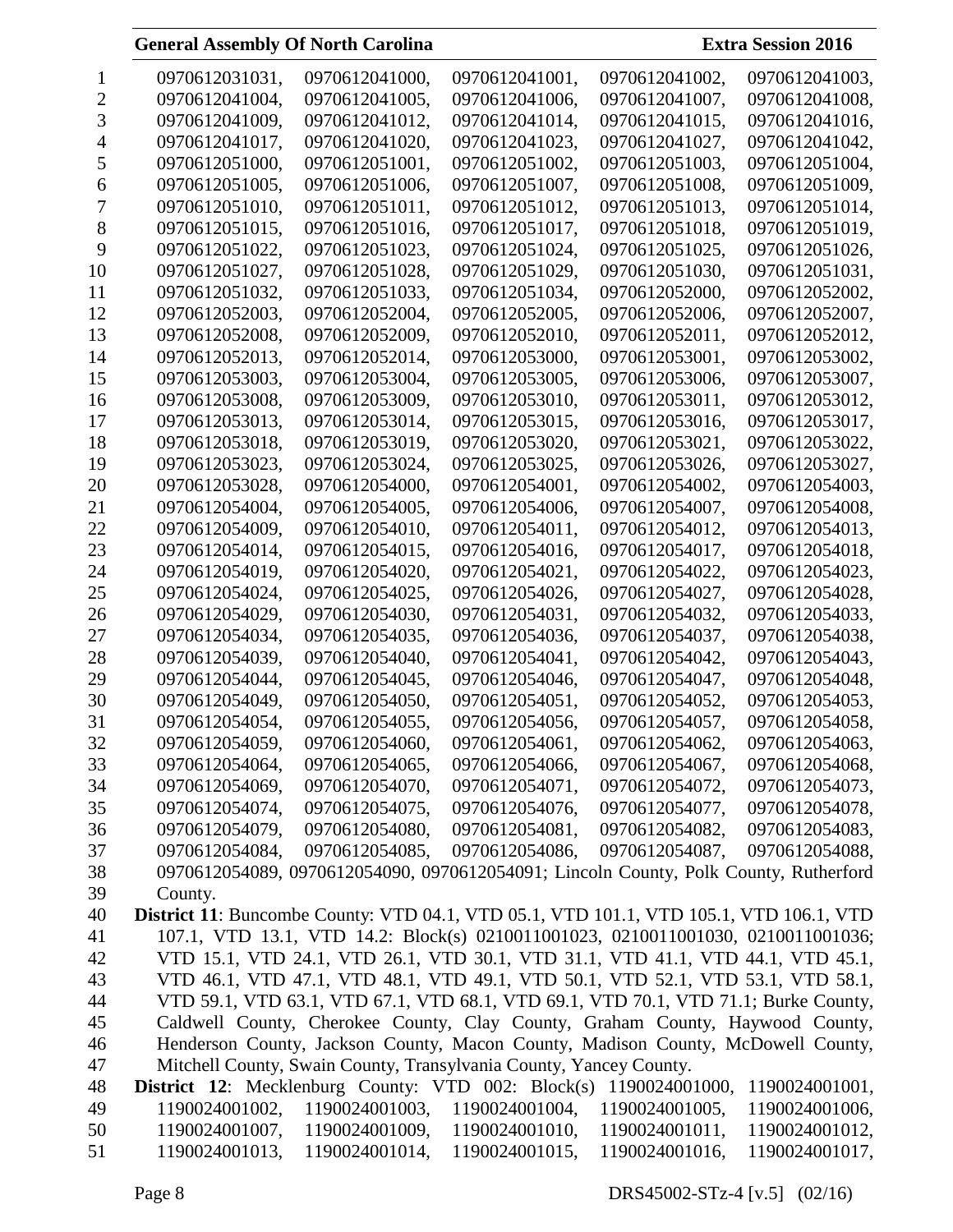| 1              | 1190024001018,<br>1190024001019.<br>1190024002000,<br>1190024002001,<br>1190024002002, |
|----------------|----------------------------------------------------------------------------------------|
| 2              | 1190024002003,<br>1190024002004,<br>1190024002005,<br>1190024002006,<br>1190024002007, |
| 3              | 1190024002008,<br>1190024002009,<br>1190024002010,<br>1190024002011,<br>1190024002012. |
| $\overline{4}$ | 1190024003000,<br>1190024003001,<br>1190024003002,<br>1190024003003,<br>1190024003004, |
| 5              | 1190024003007,<br>1190024003008,<br>1190024003018,<br>1190025001013,<br>1190025001014, |
| 6              | 1190025001015,<br>1190025001018,<br>1190025001016,<br>1190025001017,<br>1190025001019, |
| 7              | 1190025001020,<br>1190025002027,<br>1190025002029,<br>1190025002030,<br>1190025002031, |
| 8              | 1190025002032,<br>1190025002041,<br>1190025002043.<br>1190025002042,<br>1190026001000. |
| 9              | 1190026001001,<br>1190026001006,<br>1190026001007,<br>1190026001008.<br>1190026001009, |
| 10             | 1190026001010,<br>1190026001022,<br>1190026001021,<br>1190026001023,<br>1190026001024, |
| 11             | 1190026001025,<br>1190026001026,<br>1190026001027,<br>1190026001028,<br>1190026001029, |
| 12             | 1190026001030, 1190026001032; VTD 003, VTD 004, VTD 005, VTD 006, VTD 007, VTD         |
| 13             | 009, VTD 010, VTD 011, VTD 012, VTD 013, VTD 014, VTD 015, VTD 016, VTD 017,           |
| 14             | VTD 020, VTD 021, VTD 022, VTD 023, VTD 024, VTD 025, VTD 026, VTD 027, VTD            |
| 15             | 028, VTD 029, VTD 030, VTD 031, VTD 033, VTD 034, VTD 035, VTD 036, VTD 037,           |
| 16             | VTD 038, VTD 039, VTD 040, VTD 041, VTD 042, VTD 043, VTD 044, VTD 045, VTD            |
| 17             | 046, VTD 047, VTD 049, VTD 050, VTD 051, VTD 052, VTD 053, VTD 054, VTD 055,           |
| 18             | VTD 056, VTD 058, VTD 059, VTD 060, VTD 061, VTD 062, VTD 063, VTD 064, VTD            |
| 19             | 065, VTD 066, VTD 067, VTD 068, VTD 077, VTD 078.1, VTD 079, VTD 080, VTD 081,         |
| 20             | VTD 082, VTD 083, VTD 084, VTD 085, VTD 087, VTD 088, VTD 089, VTD 094, VTD            |
| 21             | 095, VTD 097, VTD 098, VTD 099, VTD 102, VTD 104, VTD 105, VTD 106, VTD 107.1,         |
| 22             | VTD 108, VTD 109, VTD 115, VTD 116, VTD 117, VTD 120, VTD 122, VTD 123, VTD            |
| 23             | 124, VTD 125, VTD 126, VTD 127, VTD 128, VTD 129, VTD 130, VTD 132, VTD 133,           |
| 24             | VTD 134, VTD 135, VTD 138, VTD 140, VTD 141, VTD 142, VTD 143, VTD 145, VTD            |
| 25             | 146, VTD 147, VTD 148, VTD 149, VTD 150, VTD 151, VTD 200, VTD 201, VTD 202,           |
| 26             | VTD 203, VTD 204.1, VTD 205, VTD 206, VTD 207, VTD 208, VTD 209, VTD 210, VTD          |
| 27             | 211, VTD 212, VTD 213, VTD 214, VTD 222, VTD 223.1, VTD 224, VTD 225, VTD 228,         |
| 28             | VTD 229, VTD 230, VTD 231, VTD 234, VTD 235, VTD 237, VTD 238.1, VTD 239, VTD          |
| 29             | 240, VTD 241, VTD 242, VTD 243.                                                        |
| 30             | District 13: Davidson County, Davie County, Guilford County: VTD FEN1, VTD FEN2, VTD   |
| 31             | FR1, VTD FR2, VTD FR3, VTD FR4, VTD FR5, VTD G01, VTD G11, VTD G12, VTD G13,           |
| 32             | VTD G14, VTD G15, VTD G16, VTD G17, VTD G18, VTD G19, VTD G20, VTD G21, VTD            |
| 33             | G22, VTD G23, VTD G30, VTD G31, VTD G32, VTD G33, VTD G34, VTD G35, VTD G36,           |
| 34             | VTD G37, VTD G38, VTD G39, VTD G40A1, VTD G40A2, VTD G40B, VTD G41, VTD                |
| 35             | G42, VTD G43, VTD G44, VTD G45, VTD G46, VTD G47, VTD G48, VTD G49, VTD G50,           |
| 36             | VTD G51, VTD G52, VTD G53, VTD G54, VTD G55, VTD G56, VTD G57, VTD G58, VTD            |
| 37             | G59, VTD G60, VTD G61, VTD G62, VTD G63, VTD G64, VTD G65, VTD G66, VTD G67:           |
| 38             | 0810110002006,<br>0810110002009,<br>0810110002015,<br>Block(s)<br>0810110002016,       |
| 39             | 0810110002018,<br>0810110002017,<br>0810110002019, 0810110002020, 0810110002021,       |
| 40             | 0810110002023, 0810110002024, 0810110002025, 0810110002026,<br>0810110002022,          |
| 41             | 0810110002027, 0810110002028; VTD G69, VTD G70, VTD G73, VTD G74, VTD G75,             |
| 42             | VTD H01, VTD H02, VTD H03, VTD H04, VTD H05, VTD H06, VTD H07, VTD H08, VTD            |
| 43             | H09, VTD H10, VTD H11, VTD H12, VTD H13, VTD H14, VTD H15, VTD H16, VTD H17,           |
| 44             | VTD H18, VTD H19A, VTD H19B, VTD H20A, VTD H20B, VTD H21, VTD H22, VTD                 |
| 45             | H23, VTD H24, VTD H25, VTD H26, VTD H27, VTD HP, VTD JAM1, VTD JAM2, VTD               |
| 46             | JAM3, VTD JAM4, VTD JAM5, VTD NCLAY1, VTD NDRI, VTD PG1, VTD PG2, VTD                  |
| 47             | SDRI, VTD SUM1, VTD SUM2, VTD SUM3, VTD SUM4; Iredell County: VTD BA, VTD              |
| 48             | BE, VTD CC1, VTD CC2, VTD CC3, VTD CC4, VTD CD, VTD CH-A, VTD CH-B, VTD                |
| 49             | CS, VTD DV1-A, VTD DV1-B, VTD DV2-A, VTD DV2-B, VTD EM, VTD FT: Block(s)               |
| 50             | 0970612012022, 0970612012023, 0970612012024, 0970612012025,<br>0970612012021,          |
| 51             | 0970612012026,<br>0970612012027, 0970612012028, 0970612012029, 0970612012030,          |